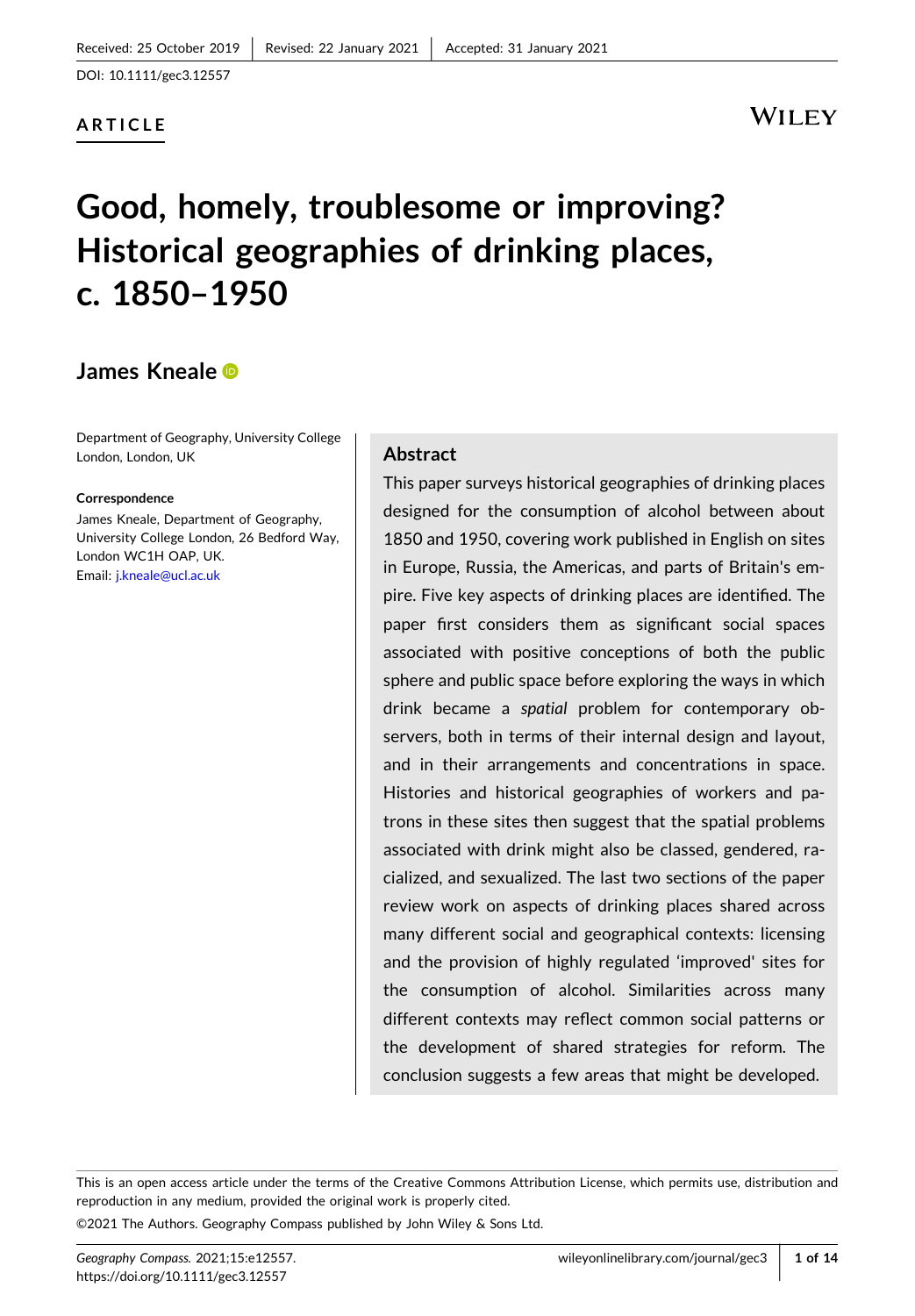### **KEYWORDS**

alcohol, drinking places, historical geography, licensing, third places

# **1** <sup>|</sup> **INTRODUCTION**

This paper surveys historical geographies of drinking places between about 1850 and 1950, exclusively focusing on sites intended for the consumption of alcohol in Europe, Russia, the Americas, and parts of Britain's empire and Commonwealth, though it is restricted to work in English. Growing interest in these sites over the last 10 or 20 years reflects an increasingly visible interdisciplinary field that we might call "drinking studies," after the UK research network of that name $^{\rm 1}$ . While this field covers many themes, this paper concentrates on drinking places themselves: their locations and internal spaces, their patrons and staff, the way that these places and people were framed as problems, and the strategies adopted to manage them. Contemporary concerns about drinking places were often also questions about other issues, particularly class, gender, political activism, sexuality, and crime. Histories of drinking places have focused on these matters, with newer themes (particularly empire) emerging more recently. Drinking places have been studied as social institutions, workplaces, sites where identities were negotiated and contested, foci of governmental scrutiny, and sources of imperial revenue; this work has a wider value where it overlaps with these and other themes.

While it may seem like a narrow focus, drinking places took many forms worldwide in this period. In France, they included many kinds of cafés, simple *assommoirs*, bohemian cabarets, and shops where customers could drink spirits on the premises (Dargelos, [2003](#page-9-0); Prestwich, [1988\)](#page-12-0). British drinking places ranged from expensively furnished gin palaces to simpler beerhouses (Booth, [2018;](#page-9-0) Girouard, [1975](#page-10-0); Jennings, [2007](#page-11-0), [2013\)](#page-11-0); the journalist George Sala's tour of 'London's Publics' described pubs for actors and artists, vets and medical students, sportsmen and political refugees, pugilists and gentlemen servants, riverside and anglers' pubs, a Jewish pub, and a pub on a barge ([1859](#page-12-0)). Ninety years later, Maurice Gorham presented a similar list of metropolitan pub types [\(1949](#page-10-0)). Beyond Europe, the variety of drinking places threatens to exceed our ability to understand them. The field of "drinking studies" offers the possibility of comparative work because common themes can be identified across periods and places (Hames, [2014](#page-10-0)). This survey therefore looks at similarities as well as differences between drinking places.

The paper first considers histories and historical geographies of drinking places as significant social spaces associated with positive conceptions of both the public sphere and public space, though neither of these concepts is a particularly good fit for actually existing drinking places. The next section of the paper explores the ways in which drink became a *spatial* problem for contemporary observers, both in terms of their internal design and layout, and in their arrangements and concentrations in space. Moving on to consider histories and historical geographies of workers and patrons further complicates claims for them as "good places," as inclusiveness often involved exclusions, suggesting that the spatial problems associated with drink might also be classed, gendered, racialized, and sexualized.

The last two sections of the paper review work on aspects of drinking places shared across many different social and geographical contexts: licensing and the provision of highly regulated "improved" sites for the consumption of alcohol. These two sections present analyses of ways of thinking and acting that were widely shared by activists and politicians as alcohol consumption became "a collective problem" (Edman, [2015](#page-10-0)) in those countries that adopted alcohol control policies during this period, including the United States, Canada, Russia, the Scandinavian countries, Turkey, Belgium, Britain, and many European colonies in Africa. "A transnational temperance advocacy network linked like-minded activists across the globe" (Schrad, [2010,](#page-12-0) p. 10), part of a wider anti-vice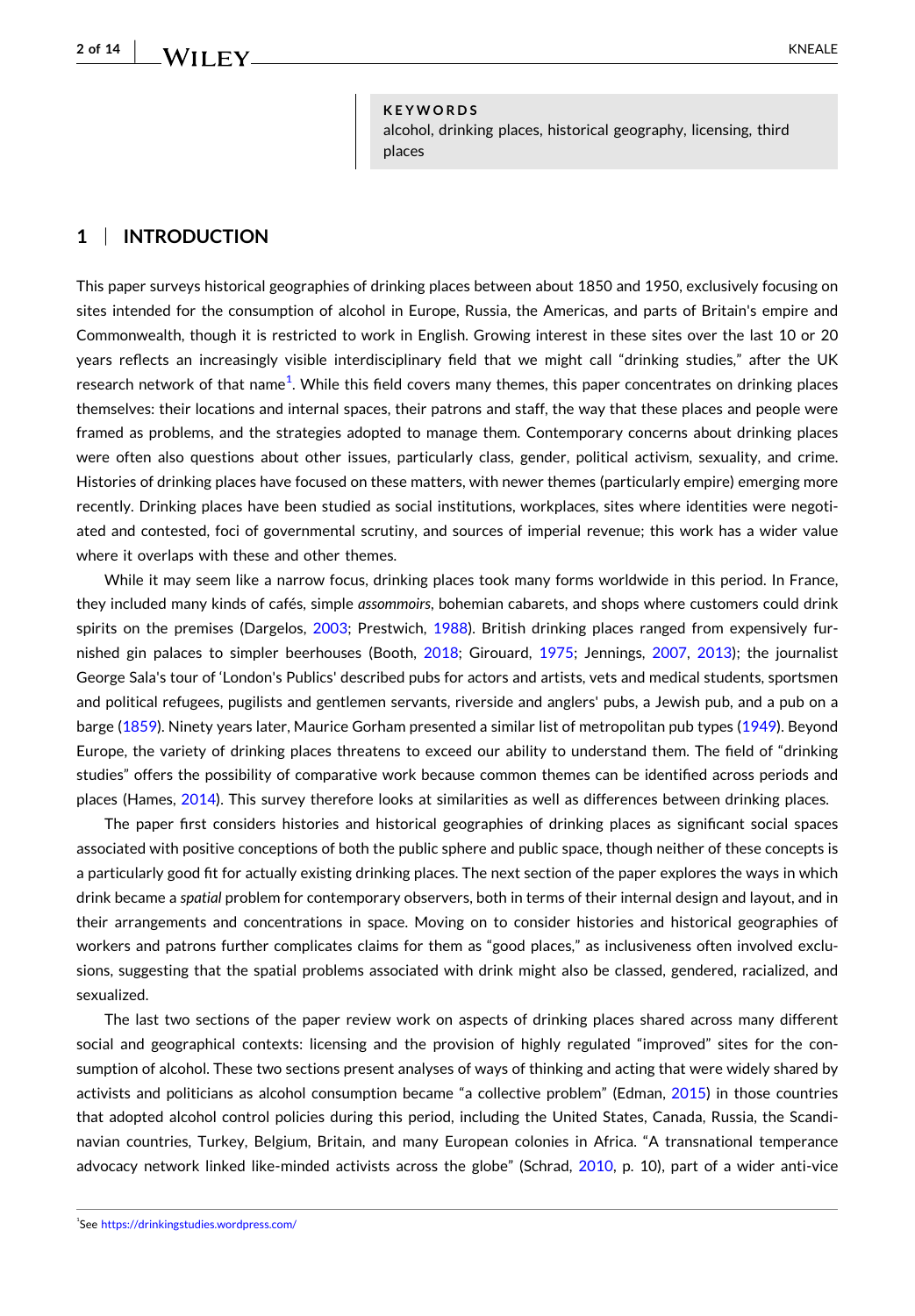campaign (Pliley et al., [2016\)](#page-12-0). The provision of "improved" places on the model of the "Gothenburg system" in many of those countries also demonstrates that these ideas travelled from their origins as collective *solutions* to the problem of alcohol consumption.

Crucially, though, these networks were not universal, and these ideas did not travel everywhere. Licensing was sensitive to local contexts and while Gothenburg-style drinking places appeared in many of the countries listed above, they were managed by different actors and took different forms to grapple with varying problems. Work on licensing and the Gothenburg system provides opportunities to compare drinking places, and to think about the development and dissemination of policy, the ways in which governmental technologies shape and are shaped by their contexts, and more. And because these phenomena concern the governing of spaces, there are points of connection with work on other social problems.

This is not *just* a paper on drinking places, then, and it will hopefully find a wider audience beyond those working in "drinking studies." It is a survey first and foremost, though, and while it returns to some of these questions in the conclusion, there is insufficient room to tackle them at any length.

# **2** <sup>|</sup> **"GOOD PLACES"?**

Drinking places were significant social institutions during this period. "The tavern took on some of the characteristics of the commune" in the rapidly growing cities of mid‐nineteenth‐century Russia (Transchel, [2006](#page-13-0), p. 28). In early-twentieth-century Germany, the tavern was "the locus of working-class social life" (Roberts, [1984,](#page-12-0) p. 117), "one of the few places where workingmen regularly met each other as equals" (Roberts, [1991,](#page-12-0) p. 101). The chapel and the pub were the "twin foci of most nineteenth–century Welsh communities" (Lambert, [1983](#page-11-0), p. 13), and the nineteenth-century French café was described as the "church of the working class" (Haine, [1994,](#page-10-0) p. 16). Churches and drinking places could be rivals, as they were in Britain (Harrison, [1973](#page-10-0)), but Mass-Observation argued that the pub was a stronger social institution than religion, politics, or popular media ([1943](#page-11-0)), "a public and a political space … a temporally and spatially liberated public sphere" (Hubble, [2006](#page-10-0), p. 211). Ben Clarke suggests that for interwar writers like George Orwell and Patrick Hamilton, the pub offered a reconnection to communal life, "a refuge from loneliness and a space that brings this loneliness into focus" ([2012](#page-9-0), p. 48; [2015\)](#page-9-0).

This widely shared view of drinking places led Ray Oldenburg to suggest that they are a kind of "third place" between home and work [\(1989\)](#page-12-0), providing hospitality (Bell, [2007](#page-9-0)) as well as shelter, sustenance, and comfort. Oldenburg's model "great, good place" is the nineteenth‐ and twentieth‐century German–American lager beer garden; they appealed to immigrants of different classes and to families, and therefore to (some) women. This sense that drinking places are neither "public" nor "private" can also be seen in Perry Duis's suggestion that US saloons were "semi-public city spaces" ([1983](#page-10-0), p. 3). While London's gentlemen's clubs were "seemingly in the heart of the public sphere," they "provided their members the friendly intimacy and privacy ideally located in the home" (Milne-Smith, [2006,](#page-11-0) p. 797, and see Milne‐Smith, [2011\)](#page-11-0). The same was said of Kenyan clubs for European men in the 1930s (Willis, [2002\)](#page-13-0), but the ordinary mid‐nineteenth‐century pubs of Stalybridge could also be "hybrid" public/private spaces offering a comfortable, domestic sociability (Booth, [2018](#page-9-0)). W. Scott Haine argued that working-class patrons treated the cafés of nineteenth‐century Paris as domestic spaces that offered a form of "communal privacy" [\(1996](#page-10-0), p. 55) and in Roubaix in Northern France, the working‐class culture bourgeois observers saw in public cabarets stood in for the private domestic lives hidden from view (Clement, [2020\)](#page-9-0). The blurring of "public" and "private" may have been part of the appeal of these and other drinking places, for different classes of drinkers.

Drinking places were home to rich associational cultures as well as informal sociability. British pubs hosted political groups (Harrison, [1973](#page-10-0)), artisan botanists (Naylor, [2002;](#page-12-0) Secord, [1994\)](#page-12-0), sports fans (Collins & Vamplew, [2002](#page-9-0)), Friendly Societies (Cordery, [2003](#page-9-0)), and literary societies and *eisteddfods* (Lambert, [1983](#page-11-0); Pritchard, [2012\)](#page-12-0). Social clubs, established as an alternative to pubs, provided facilities for both education and leisure (Cherrington, [2012;](#page-9-0) Tremlett, [1987\)](#page-13-0). Irish pubs played a similar role in masculine working‐class life (Malcolm, [1998\)](#page-11-0)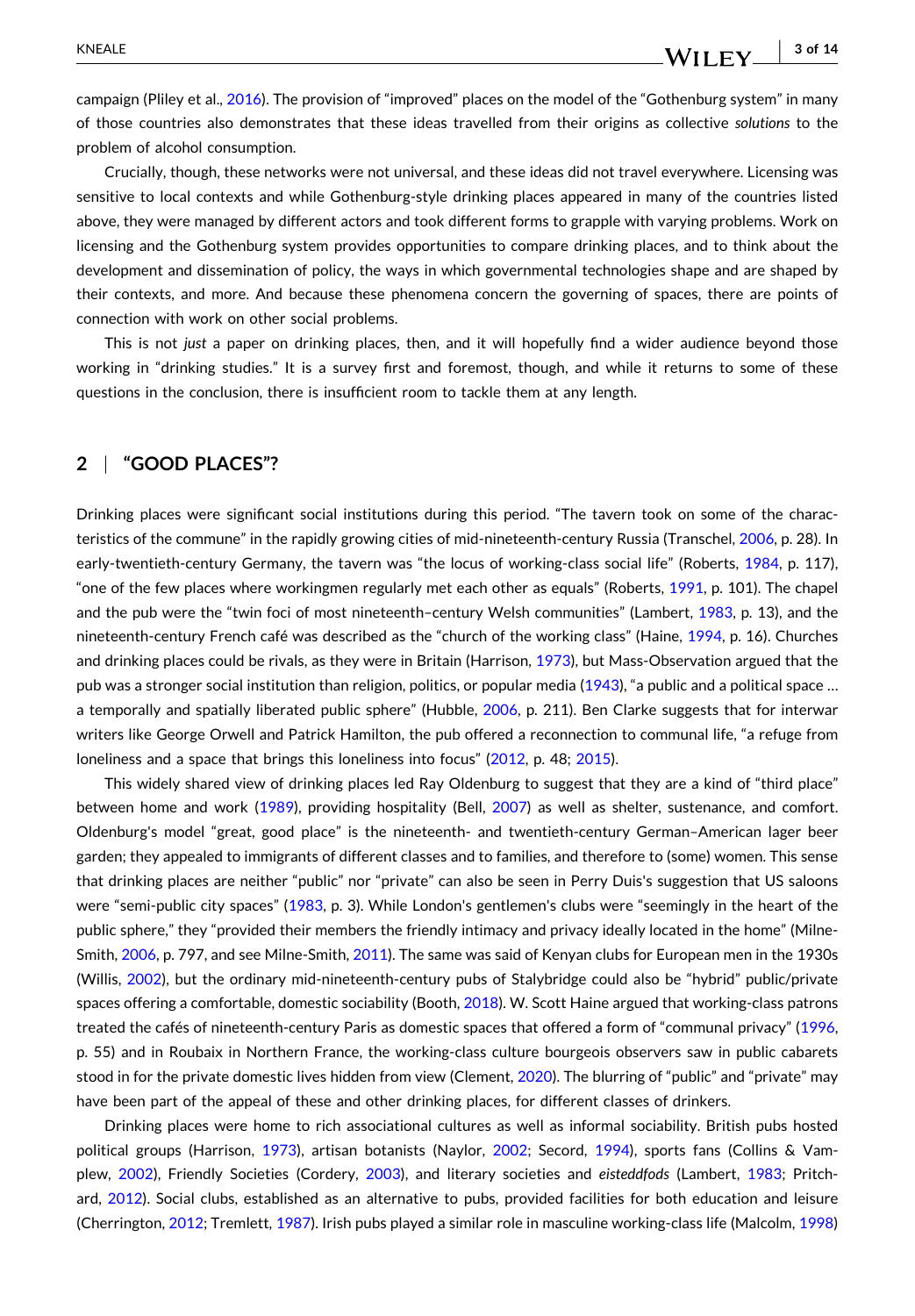# WILEY KNEALE

and were important sites of political agitation (Kadel, [2003,](#page-11-0) [2015](#page-11-0)). For French working‐class men, *débits de boissons* (drinking places) were sources of information about work, accommodation, and credit, homes for clubs and associations, and significant political spaces (Barrows, [1991;](#page-9-0) Prestwich, [1988\)](#page-12-0). Leisure and democratic politics also collided in the urban bars of 1920s' Gold Coast, despite strict colonial licensing, high import duties on gin, and the suppression of locally produced *akpeteshie* (Akyeampong, [1996a](#page-9-0), [1996b](#page-9-0)). Montreal's "Joe Beef's tavern" was a clearing house for information, a platform for debate and political campaigning, and a source of entertainment, accommodation, and emergency funds (DeLottinville, [1981–1982](#page-10-0)).

These stories challenge the arguments of historians who saw drinking places as the target of attempts to pacify popular culture (e.g. Storch, [1975,](#page-13-0) [1976](#page-13-0), [1977](#page-13-0)). Other historians saw glimpses of self-regulation, or a parallel culture of working‐class respectability. In Germany, the associational culture of taverns "disciplined drinking behaviour by subordinating it to other goals and purposes" (Roberts, [1984,](#page-12-0) p. 117). British publicans may have realized that respectability was good for business (Girouard, [1975\)](#page-10-0). However, many of these examples highlight the exclusions that made these third places "good" for those who were invited to take part; we will return to this later. We should also note that "third places" do not require alcohol. In the cities of the Ottoman Empire, coffeehouses were "good places," unlike taverns operated by non-Muslims (Matthee, [2014\)](#page-11-0); in Chengdu, China, teahouses and wine houses complemented one another (Wang, [2008\)](#page-13-0). We will return to this question in the conclusion, but we now turn to historical work on the ways in which they were seen as problems by contemporary observers.

# **3** <sup>|</sup> **SITES OF CONCERN: MICROGEOGRAPHIES AND DISTRIBUTIONS**

Emphasizing the more spectacular aspects of drinking places risks obscuring their role as sites of everyday so-ciability (Booth, [2018;](#page-9-0) Yeomans, [2014\)](#page-13-0), but they were often the focus of well-documented political, religious, or moral concern. This section considers two spatial aspects of this problem: the internal microgeographies of these drinking places and their distributions in space.

The character of some "third places" may well have been shaped by an emerging urban sociability characterized by anonymity, detachment, and money's ability to act as "the most frightful leveler" (Simmel, [1950,](#page-13-0) p. 414). Developing cash economies made drink more accessible to migrant workers in the rapidly growing cities of tsarist Russia and Southern African mining camps, for example (Ambler & Crush, [1992](#page-9-0); Transchel, [2006\)](#page-13-0). Strangers met or separated into groups in drinking places, and these meetings and separations troubled some commentators. Social mixing brought the threat of criminality, class or racial conflict, sexual contact, and moral "contamination"; but the separation of drinkers into homogenous groups could also be troubling because it implied unsupervised drinking, political activity, or immorality.

The internal microgeographies of some English drinking places—vaults, saloon bars, ladies' bars, and more were thought to reflect their patrons' "instinct for social distinctions, their morbid passion for what Americans call self-stratification," (Gorham, [1949](#page-10-0), p. 30). The long bar counter that served an open room, uncluttered by seating, was associated with early gin palaces and a "drink and go" culture of vertical drinking and social mixing (Clark, [1983](#page-9-0); Gorham & Dunnett, [1950\)](#page-10-0), but in some British towns, pubs began to close open spaces off into compartments after 1850 (Girouard, [1975\)](#page-10-0). Sala's gin palace had "not only a bar public, but divers minor cabinets, bibulous loose boxes, which are partitioned off from the general area" ([1859](#page-12-0), p. 72). The idea that this was a consequence of "the ineradicable class‐consciousness of the English" (Gorham & Dunnett, [1950](#page-10-0), p. 26) had been suggested in the 1890s and the lack of supervision this afforded was a source of concern across Britain, with "ladies' bars" thought to be an especial temptation to women drinkers (Brandwood et al., [2004](#page-9-0); Girouard, [1975](#page-10-0); Kenna & Mooney, [1983;](#page-11-0) Kneale, [1999,](#page-11-0) [2012](#page-11-0)). Mass‐Observation had a keen eye for the classed and gendered spaces of mid‐ twentieth-century Bolton's pubs ([1943](#page-11-0)) and Stella Moss [\(2016\)](#page-12-0) perceptively explores their material cultures and homosocial practices, from the "rough masculinity" of the plain vault (spittoons, sawdust ditches, few seats) to the "associational sociability" of the comfortable taproom (seating, memorials, games). These microgeographies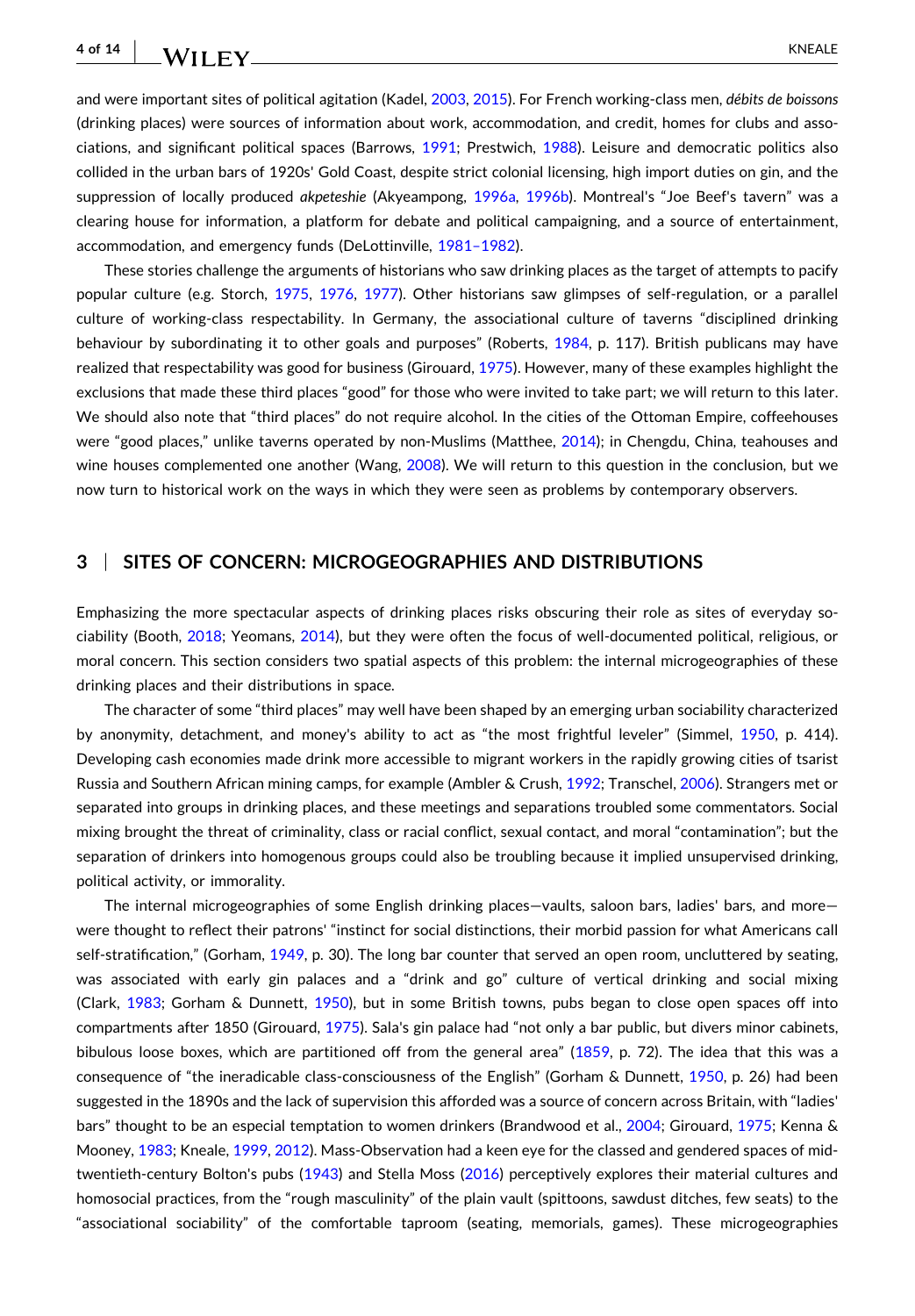WILEY

materialized social identities, while providing opportunities for reflections on the value of both interaction and segregation.

However, there is of course a geography of these developments as the complex relationships between licensing authorities, local trade organizations, and other social and economic factors made drinking places very sensitive to their local contexts, shaped by market pressures (competition or the lack of it) and regulation (licensing authority strategies, police attention). Pub layouts varied for these reasons, for example, in Bradford, Portsmouth, and Dartmouth (Eley & Riley, [1991;](#page-10-0) Jennings, [1995](#page-11-0), [2007,](#page-11-0) p. 58), and the different pub types that emerged in Liverpool and Manchester reflected the contrasting relationships between demand, business decisions, and regulation in those cities (Mutch, [2003,](#page-12-0) [2004,](#page-12-0) [2006](#page-12-0), [2008](#page-12-0)).

The second problematic aspect of drinking places was their location in space. Brian Harrison's suggestion that British pubs were concentrated in working-class areas in this period ([1973](#page-10-0), and see Vaughan, [2015\)](#page-13-0) is echoed by work on the locations of drinking places as different as Brighton's beerhouses and pubs (Robinson, [2015](#page-12-0)), Calcutta's "punch houses" (Fischer‐Tiné, [2012\)](#page-10-0), and Mexico City's *pulquerías* (Toner, [2011\)](#page-13-0). In these widely different contexts, observers noted relationships between residential segregation, class, and drinking. Of course, these sites were also highly visible because they were closely policed (Dhillon, [2015\)](#page-10-0).

Mappings of drink made during this period raise new questions about the nature of drinking places as *spatial* problems. In the British case, it seems likely that drinking places were seen as causes, not symptoms, of social problems; these "moral geographies" (Driver, [1988\)](#page-10-0) mapped the pernicious *influence* of drinking places and targeted them for reform. If drinking was an individual moral failing, it made little sense to blame pubs, but in this period "environmental" arguments encouraged reformers to consider the social context of drinking (Kneale & French, [2008](#page-11-0)). These maps revealed concentrations of drinking places where these influences were supposedly strongest (Kneale, [2001;](#page-11-0) Vaughan, [2015](#page-13-0)). Reformers mapped and counted the numbers of doors pubs had because they were worried about their porosity, their connections to streets and homes, allowing patrons and influences to flow in and out (Kneale, [1999](#page-11-0), [2012](#page-11-0)). Beckingham [\(2017a,](#page-9-0) pp. 85–124) presents careful readings of a series of these maps created in late nineteenth-century Liverpool, and lists others produced elsewhere. Drink maps were also created in the United States, for very similar purposes (Levine, [1983;](#page-11-0) Vaughan, [2015](#page-13-0)).

# **4** <sup>|</sup> **PATRONS AND WORKERS**

While drinking places could be spatial problems, observers also worried about the people who used them, particularly women bar workers or customers in what were thought to be masculine spaces. Brian Harrison described the British pub as "a 'masculine republic' on every street" [\(1973,](#page-10-0) p. 172), borrowing the phrase from H. W. J. Edwards' description of Rhondda pubs [\(1938\)](#page-10-0). For Valerie Hey ([1986](#page-10-0)), the pub provided a "female substitute" for British men, another "flight from domesticity." Of course, women owned, ran, and worked in drinking places. For Haine, a "female presence behind the bar ensured that Paris cafés were not ordinary patriarchal spaces" ([1996,](#page-10-0) p. 185). Glamourous images of the British "barmaid" (Bailey, [1990\)](#page-9-0) co-existed with descriptions of the long hours, hard work, and harassment experienced by many women workers in drinking places (Kirkby, [1997](#page-11-0); Poutanen, [2017](#page-12-0); Upton, [2013](#page-13-0)). These women were cause for concern in Australia, Singapore, New Zealand, Canada, and Britain at different points in our period (Beckingham, [2017b](#page-9-0); Kirkby, [1997;](#page-11-0) Peleggi, [2012](#page-12-0); Poutanen, [2017;](#page-12-0) Upton, [2013\)](#page-13-0). In Mexico, both wealthy white women tavern‐owners and the Indigenous women who sold food outside them faced criticism as "nuisances" or worse (Toxqui, [2014\)](#page-13-0); in Bolivia, between 1870 and 1930 *chicheras*, women selling maize beer, were accused of criminality and sexual impropriety, often by elite male patrons (Hames, [2003](#page-10-0)). But a domestic family life was possible in some family-owned British establishments (Booth, [2018\)](#page-9-0) and Mary Anne Poutanen suggests that the "blurring of … social and spatial boundaries" in Montreal's tavern spaces appealed to women ([2017](#page-12-0), p. 45).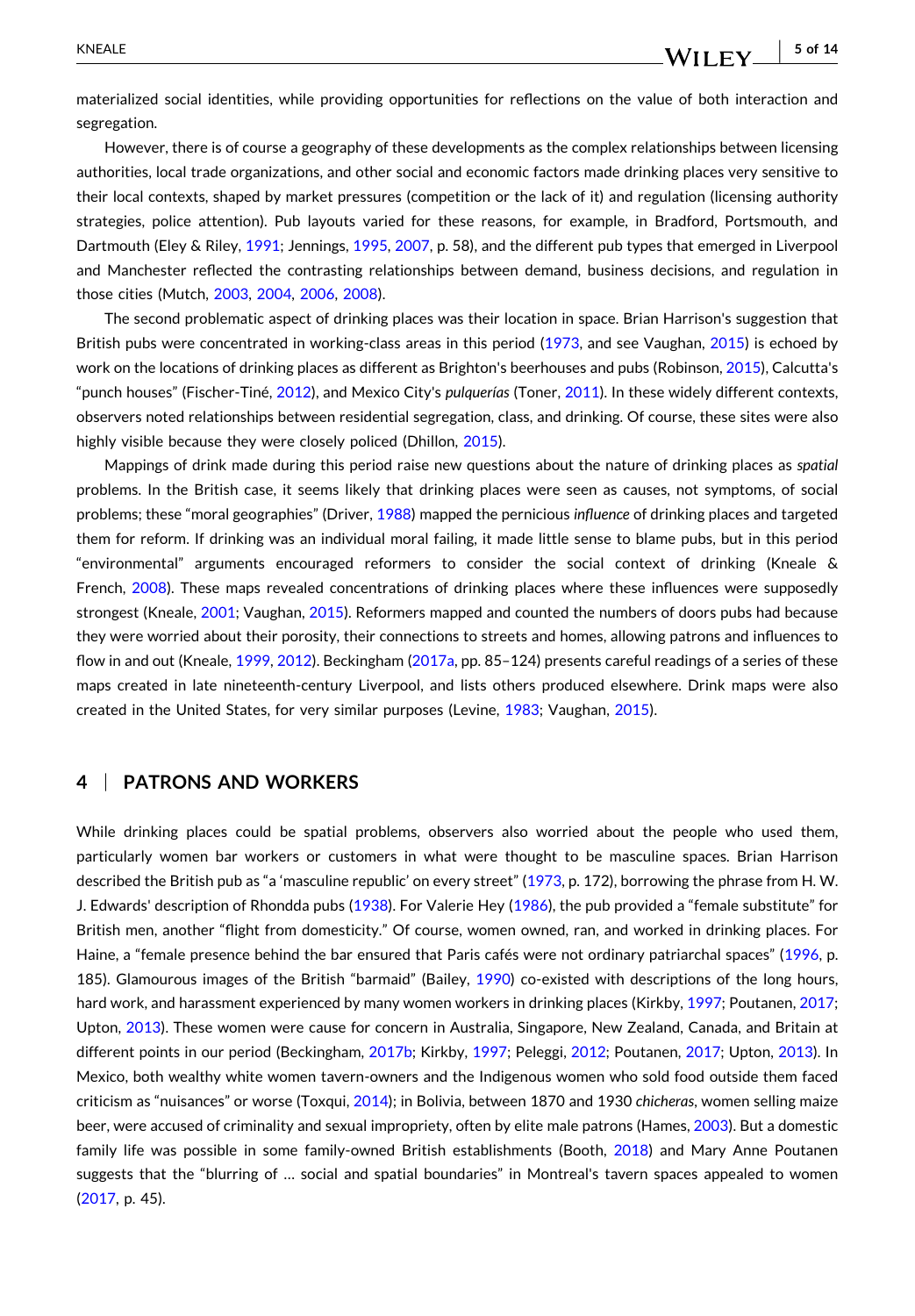There is broad agreement that women made up a significant proportion of British pub patrons in this period but were rarely as common as men (Beckingham, [2012;](#page-9-0) Gutzke, [1984,](#page-10-0) [1994](#page-10-0), [2013;](#page-11-0) Langhamer, [2000](#page-11-0); Moss, [2008](#page-11-0), [2009](#page-12-0); Robinson, [2015\)](#page-12-0). There were exceptions, of course. In late Victorian London compartments—or even whole pubs—might be dominated by women (Gleiss, [2009,](#page-10-0) p. 56; Jennings, [2007](#page-11-0), pp. 116–117), with the writer Arthur Machen complaining of a "monstrous incursion of women" into London's pubs [\(2015,](#page-11-0) p. 91). Ellen Ross suggests that a "women's pub culture" provided a crucial support network in Edwardian London [\(1983,](#page-12-0) p. 10). The attention paid to women's drinking after the 1908 Children Act made British pubs less welcoming for them (Orwell, [1946](#page-12-0); Moss, [2008](#page-11-0), [2009\)](#page-12-0), though women returned to pubs in greater numbers during the Second World War (Gutzke, [2013](#page-10-0); Langhamer, [2003](#page-11-0)).

Elsewhere significant numbers of women were present in drinking places in Australia (Kirkby, [1997](#page-11-0)), Canada (Campbell, [2001;](#page-9-0) Hamilton, [2004](#page-10-0); Malleck, [2012\)](#page-11-0), Guatemala (Carey, [2014](#page-9-0)), and Russia (Phillips, [2000\)](#page-12-0) in this period. In British East Africa licensed spaces attracted both men and women, though that worried white administrators and educated Africans (Willis, [2002,](#page-13-0) pp. 10, 104–105). Women drinkers were rarely as common as men, though. In the United States, Madelon Powers suggests that "the saloon trade regarded women as a special and separate class of customers" ([1998](#page-12-0), p. 32); in Bogorodsk in 1859, men were everyday drinkers, while women joined them for communal holiday drinking (Transchel, [2006](#page-13-0), p. 23); and in twentieth-century French cafés, women drank less frequently than men (Prestwich, [1988](#page-12-0), p. 90).

Studies of American and British "gay male worlds" suggest licensed premises could be key spaces for queer sociability in this period. While a new—and more hostile—attention was paid to New York's gay men after the Repeal of Prohibition, and San Francisco's bars faced hostile policing (Boyd, [2003;](#page-9-0) Chauncey, [1994\)](#page-9-0), Seattle's gay bars were "governed heteronormatively but … indirectly and with a relatively soft touch" by the Liquor Control Board (Brown & Knopp, [2016](#page-9-0), p. 337). London's pubs were no more important than other third places in this period (Houlbrook, [2005](#page-10-0)), however.

Finally, drinking places also enforced separations based on racialized lines, with alcohol forbidden to African Americans before the end of the Civil War and to Native Americans from the start of the nineteenth century (Herd, [1991](#page-10-0); Ishii, [2008\)](#page-11-0). Similar restrictions on Indigenous drinking existed in Canada until 1951 (Campbell, [2001](#page-9-0); Heron, [2003](#page-10-0); Malleck, [2012](#page-11-0)) and in Australia from the 1830s (Brady, [2019](#page-9-0)). In other places, like the European hotels of Colombo and Singapore, drinking places could be "contact zones,", "where different social, ethnic, and national groups interacted," though excessive alcohol consumption was "an identity marker that set Westerners apart" (Peleggi, [2012](#page-12-0), pp. 125, 138).

Much of the work of enforcing these exclusions was left to licensing systems, and the next section explores work on this important topic in some detail, with the section after that concentrating on drinking places explicitly designed to improve their customers and workers.

# **5** <sup>|</sup> **REGULATION: LICENSING**

A powerful but subtle technology of liberal governmentality, licensing focuses "on particular spaces, temporalities, and activities," effectively "contracting out the governmental work of preventing disorder and monitoring risks to the private sector" (Valverde, [2003](#page-13-0), p. 147). Licensing records provide very different accounts to narratives of the pub's domestication; London's police struggled to convict drinksellers though they successfully prosecuted tens of thousands of drunks (e.g., Jennings, [2013\)](#page-11-0). Licensing authorities *dreamed* of order though this was often limited by local factors.

David Beckingham's exploration of licensing has been enormously productive (2017a, [2017b,](#page-9-0) 2017c). Licensing was always local, a form of "small and cautious government" where "local influences shaped individual licensing outcomes in remarkably uneven ways" ([2017a](#page-9-0), p. 44). Between 1830 and 1920, the city of Liverpool experimented with different kinds of licensing, as "the permissive framing of legislation created the spaces for drink coalitions to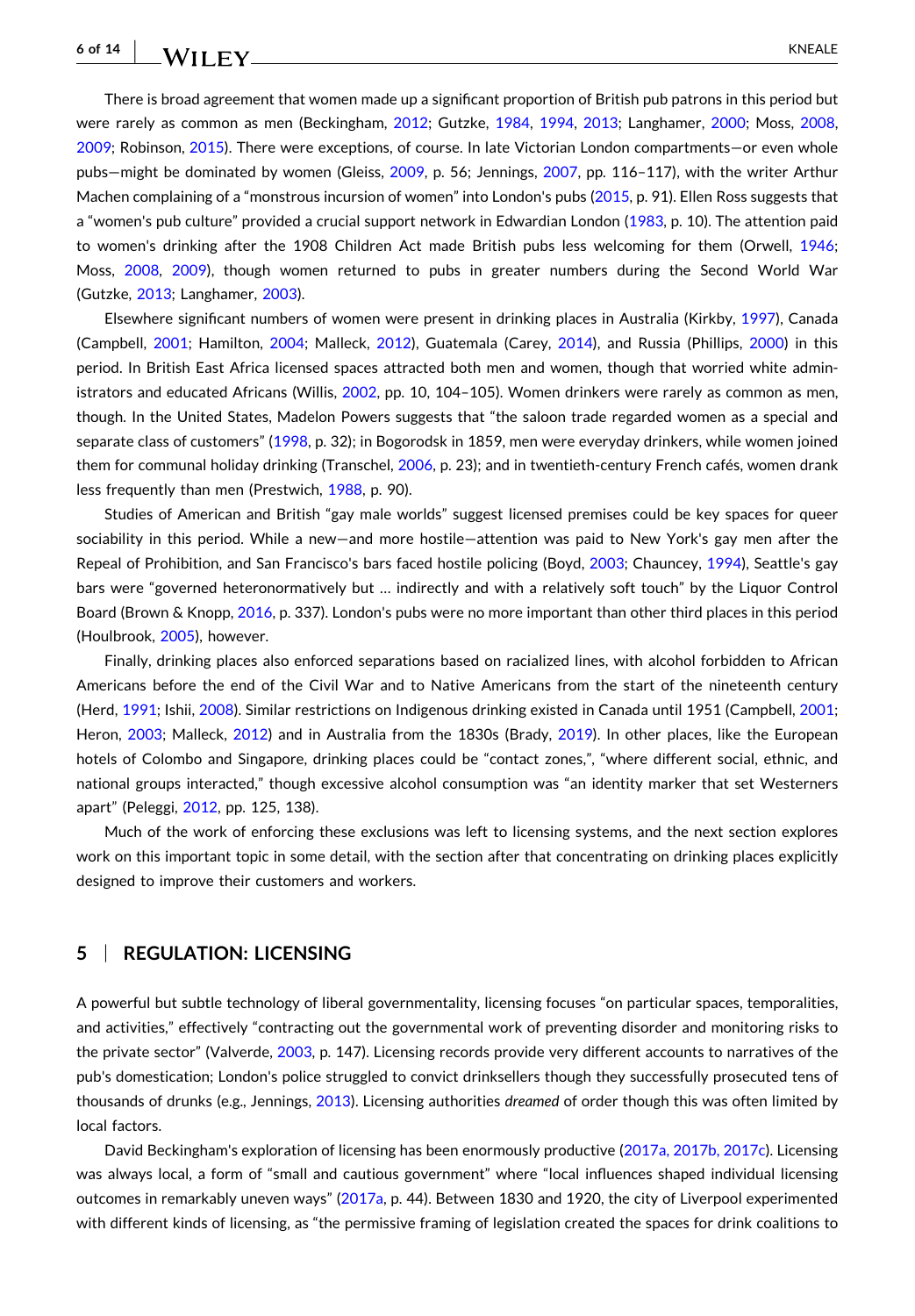#### - **7 of 14**WILEY\_

occupy and so shape everyday local policies" ([2017a](#page-9-0), p. 250). The hostile attention paid to barmaids in Edwardian Glasgow provides another excellent example, demonstrating licensing's extraordinarily flexible engagement with different elements: drinking places themselves, the objects and people inhabiting them, rhythms of working and drinking ([2017b\)](#page-9-0). Beckingham's work on the city of Motherwell's short-lived prohibition of the sale of spirits in 1916 shows that the scales of action required to make and then challenge this ban were actively made by many agents, some of them outside the licensing system [\(2017c,](#page-9-0) and see Lester [\[2014\]](#page-11-0) for another example of jurisdictional differences).

Histories of Mexico City's *pulquerías* show authorities responding to the same issues that were troubling British licensing authorities. From the 1850s authorities made increasingly insistent demands for improvement; seats and tables were to be removed and the bar positioned immediately inside the entrance to discourage loitering (Toner, [2011;](#page-13-0) Toxqui, [2014](#page-13-0); Toxqui Garay, [2008](#page-13-0)). As Beckingham's work demonstrates, licensing strategies produce very different outcomes in different contexts. Both Chicago and Boston were 'high license' cities from the early 1880s, for example, as the cities charged a high price for the right to sell alcohol, but their drinking places became recognizably different (Duis, [1983\)](#page-10-0). Boston limited the number of licenses, so every bar prospered though there was no incentive for owners to improve them. In Chicago, where there was no cap on numbers, the cost of licenses prompted intense competition, leading to extravagant interiors and the provision of entertainment and food.

In Ireland, nineteenth‐century legislation and policing "shap [ed] the pub into a controlled and well‐ordered environment" (Malcolm, [1998](#page-11-0), pp. 71, 72). In other colonial contexts, licensing and prohibition were tools of both administration and "development." In 1917, the British took over the production, sale, and consumption of all alcohol in Uganda, also banning *ebirabo* (clubs for sale of local drinks), off‐sales and public drinking in the Buganda kingdom (Willis, [2002\)](#page-13-0). These "Native Liquor Ordinances" were extended a decade later, though *ebirabo* were now encouraged and regulated rather than prohibited. In Southern Africa, drink could only be bought through state‐ owned or licensed outlets by the start of the twentieth century. Drink shops supplied camps and migration routes in Mozambique and the Witwatersrand, while other employers prohibited alcohol from their compounds; "employers and local authorities in towns and cities combined not to destroy the liquor trade but to seize control of it, shape it to their needs, and profit from it" (Ambler & Crush, [1992,](#page-9-0) p. 18).

The 6 PM early closing legislation adopted in New Zealand, South Australia, Victoria, New South Wales, and Tasmania during the First World War also changed drinking places (Blainey, [2003\)](#page-9-0). Consumption seems to have remained high, as drinkers drank more in the hour between finishing work and closing time—the "six o'clock swill" but it made drinking places less attractive as "anything that interfered with the fast and efficient dispensing of drink was thrown out" (Phillips, [1980,](#page-12-0) pp. 251, 250).

Licensing also shaped the character of *unlicensed* drinking places, including American "blind pigs" (Duis, [1983](#page-10-0)), British "jerries" or "whisht‐," "hush‐," or "wabble‐" shops (Jennings, [2016](#page-11-0); Lambert, [1983](#page-11-0)), Polish *melinas* selling moonshine *bimber* (Kochanowski, [2017\)](#page-11-0), and the Irish "shebeen," a word adopted in Scotland, the United States, and many parts of Africa. Russia women acted as bootleggers and illegal sellers before the Revolution (Herlihy, [2002\)](#page-10-0) and the illegal spaces opened up by US Prohibition allowed women patrons and workers into drinking places in greater numbers (Gutzke & Law, [2017](#page-10-0); Murphy, [1994](#page-12-0)). Elsewhere, some women were displaced into other licensed sites. Between 1791 and 1910 Irish spirit grocers sold spirits for consumption off the premises, though drinking in the shop was thought to be widespread (Kearns, [1996](#page-11-0); Martin, [2016](#page-11-0)). In much the same way, British pastrycooks' shops became associated with respectable women's 'secret drinking' after the Refreshment Houses Act of 1860 (Bonea et al., [2019](#page-9-0)).

The next section concerns two excellent examples of licensing's influence that attracted support around the world, with (again) very different outcomes.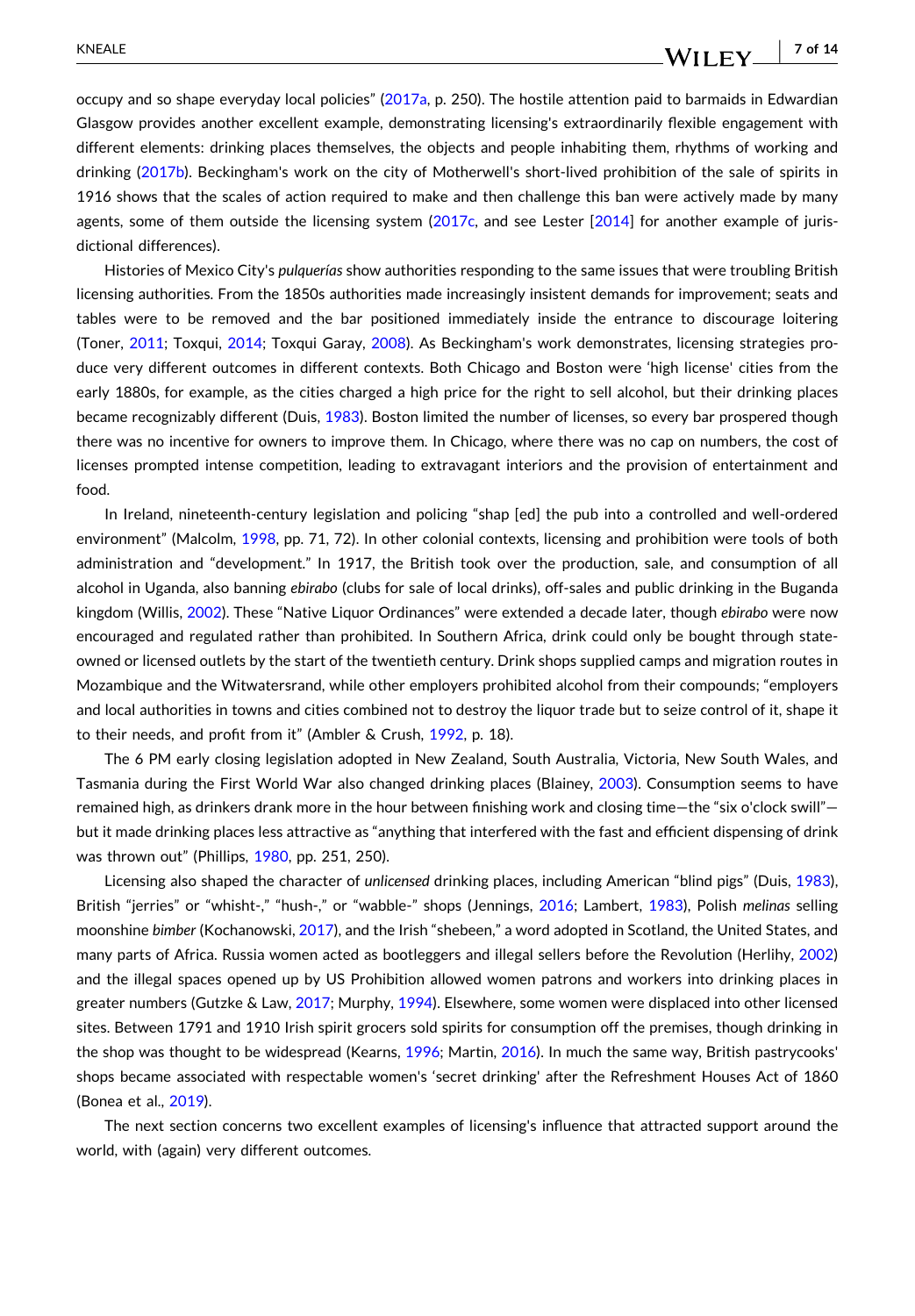# **6** <sup>|</sup> **REGULATION: "GOTHENBURG" AND IMPROVEMENT**

Two linked developments had important consequences for drinking places in Scandinavia, North America, and Britain and its empire in this period: the "Gothenburg system" and the search for "improved" drinking places.

The Gothenburg system was named after Göteborg's "disinterested management" scheme (1865). The municipal authority established a private company, granted it a monopoly on spirit sales, and took the profits, with supporters receiving dividends on their investments. Removing the profit motive reduced consumption, eliminated the incentive to sell drink illegally, and made implementing reforms "a mere matter of administration" (Rowntree & Sherwell, [1899](#page-12-0), p. 274). Drink sales funded amenities usually seen as *alternatives* to the drink trade, like eating houses and reading rooms. One British observer described Bergen's company bars as offering "no attractions whatever, except drink. They have no resemblance to bright gin‐palaces, nor to bright coffee taverns, nor yet to 'snug' public‐houses. They are not places of resort for social intercourse" (in Rowntree & Sherwell, [1899](#page-12-0), p. 301). Patrons were not allowed food, games, newspapers, or chairs.

The first British companies of this kind opened in the 1890s, reaching their peak in the 1920s (Gutzke, [2003](#page-10-0)). In 1915, when the Central Control Board (Liquor Traffic) sought to manage drinking in places where essential war work was being done, Gothenburg offered an obvious model. The CCB closed some of the pubs it took over, improved others, and built new ones in North London, Cromarty Firth, Carlisle, and Gretna Green, eventually extending its influence across the United Kingdom (Duncan, [2013;](#page-10-0) White, [2014\)](#page-13-0). Carlisle's pubs remained in state control until 1974.

The CCB clearly inspired elements of what became known as the "improved pub," but the meaning of and reason for improvement shifted, from moral reform to wartime national efficiency, ending as a commercial imperative (Greenaway, [1998](#page-10-0)). The improved pub was shaped by forward-thinking breweries who saw a conver-gence between their own interests and those of reformers (Gutzke, [2005](#page-10-0)); "improvement" meant providing amenities that would slow down drinking in profitable ways. Improved pubs have received a good deal of attention, from their commercial origins to an extensive analysis of their forms, the amenities they offered, and their relationship with interwar social housing construction (Fisher and Preston, [2015](#page-10-0), [2018](#page-10-0), [2019](#page-10-0); Boak & Bailey, [2017](#page-9-0); Cole, [2015](#page-9-0); Fisher, [2009;](#page-10-0) Gutzke, [2005](#page-10-0); Jennings, [2007](#page-11-0)). Their designs often suggest an attempt to organize pub space in reforming ways, however, raising familiar questions of visibility and privacy (Fisher & Preston, [2019](#page-10-0); Moss, [2009](#page-12-0)). Still, not all interwar drinking places were concerned with respectability; roadhouses were both "smart" and "racy" (e.g., Gutzke & Law, [2017;](#page-10-0) Law, [2009](#page-11-0)).

'Gothenburg' travelled on through Britain's empire. Hotels operating on these principles opened in Australia from 1897, generating income for municipal projects (Brady, [2019](#page-9-0)). Gothenburg also offered Britain's African colonies a significant source of funds for development. In 1909 Durban's municipal government established a monopoly in making and selling beer, managing African drinking while funding housing and sanitation. Southern Rhodesia and Johannesburg soon followed suit (La Hausse, [1988](#page-11-0), [1992](#page-11-0); Parry, [1992;](#page-12-0) Rogerson, [1992\)](#page-12-0). The beerhall-funded construction of townships, residential compounds and recreational spaces for Africans further spatialized ethnic divisions (Ambler & Crush, [1992](#page-9-0)). Municipal halls were opened in Nairobi, Dar es Salaam, Mombasa, and elsewhere between the 1920s and 1940s (Willis [2002,](#page-13-0) [2003](#page-13-0)). African halls resembled Bergen's company bars; "in the clubs of Nairobi and Mombasa, with their brick and wire‐mesh walls, turnstiles, and 'stalwart attendants,' the cheerless colonial vision of urban drinking as a physiological function came closest to realization" (Willis, [2002,](#page-13-0) p. 129). In Southern Africa, "beerhalls were bleak functional buildings with little character and no charm, as befitted their purpose" (Ambler & Crush, [1992,](#page-9-0) p. 25). This "improvement" was a long way from the comfortable interwar British pub.

Post‐Prohibition Canada offers interesting parallels. Dan Malleck's insightful analysis of public drinking in Ontario supports Beckingham's argument that licensing is always local. The Liquor Control Board of Ontario (LCBO) licensed and monitored privately owned hotels across the province, attempting to govern space and people in the most productive arrangement possible, "a form of *generative* rationality" producing better conduct (2012, p.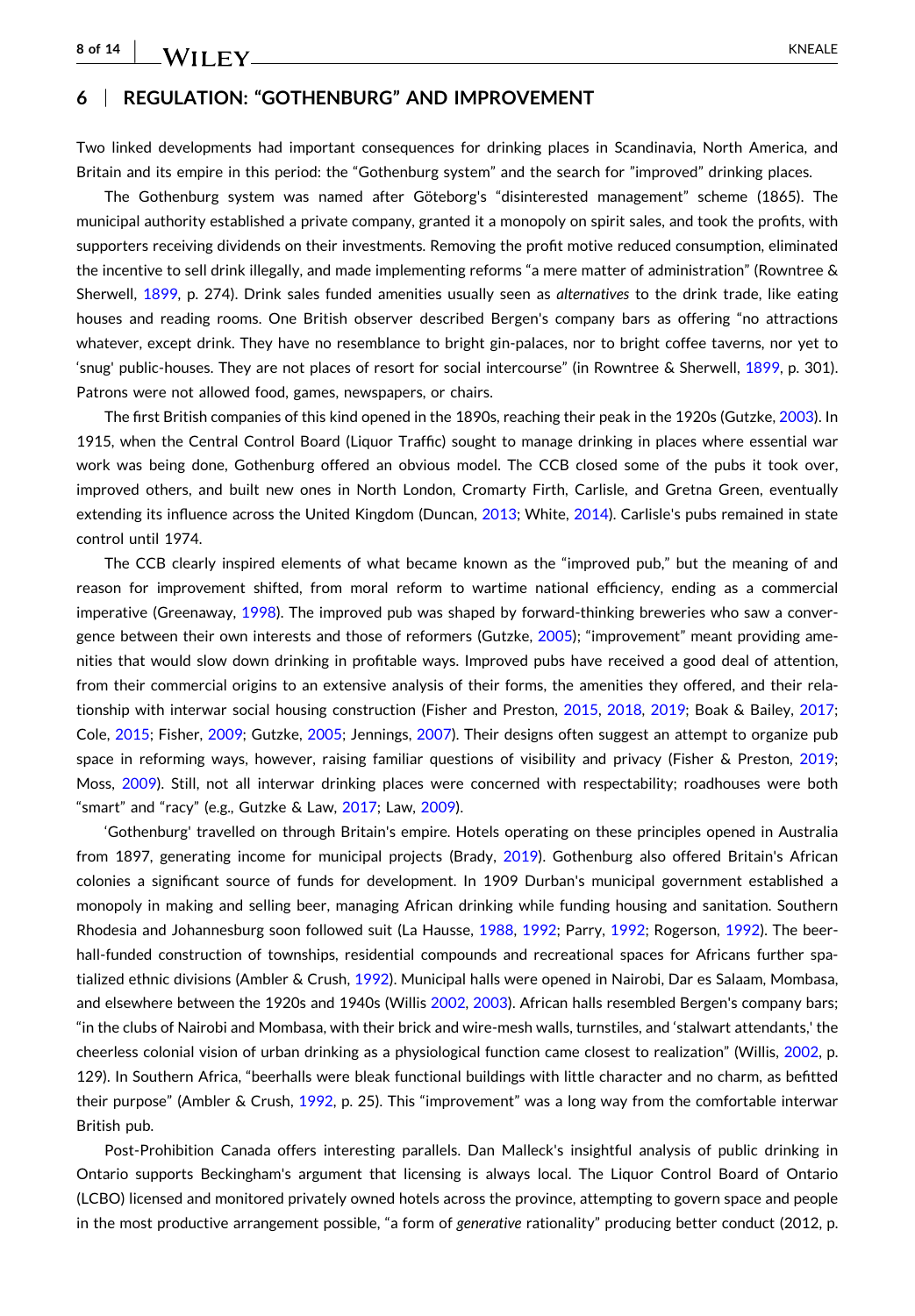#### - **9 of 14**WILEY.

65, original emphasis). However this often involved a case‐by‐case compromise between idealism and pragmatism (2012, p. 64). The "two aspects of the architectural ideal of hotels that governed the morality of the hotel's patrons were surveillance and segregation," just as they had been for British pubs in the 1890s (p. 73). The LCBO insisted on separate rooms for men and women from 1934; staff should be able to see patrons easily, but the public should not be able to see in from the street, and men and women should not be able to see each other, except in women's rooms where "escorts" were allowed.

The "beer parlors" that reintroduced public drinking into British Columbia in 1924 shared some similarities with Ontario's hotels. Patrons had to sit to drink in poorly lit, uncomfortable rooms; food, cigarettes and soft drinks were all prohibited. Separate rooms, with separate entrances, were introduced for women customers in 1927. Seattle's Liquor Board insisted that patrons of gay bars were served and drank at tables, though these bars were more appealing than Vancouver's beer parlors (Brown & Knopp, [2016;](#page-9-0) Campbell, [2001](#page-9-0); Hamilton, [2004\)](#page-10-0). The form of these "improved" sites reflected and shaped questions of class, race, and sexuality.

# **7** <sup>|</sup> **CONCLUSIONS**

These historical geographies and histories of drinking places offer insights into specific issues, which I will briefly recap here before considering avenues for future research. The first important question is the hybrid (public/private, working/domestic) or "third" character of these sites. While interesting, we need to do more to challenge these long‐standing and simplistic binary oppositions (Vickery, [1993\)](#page-13-0), perhaps by engaging with a broader set of research materials (Andersson, [2015](#page-9-0)). A re‐evaluation of the idea of "domestication" (Koch & Latham, [2013\)](#page-11-0) might help, as well as a loosening of the idea of place meanings as already given. This might also allow us to extend our analysis to sites like homes, or colonial ships, messes and barracks (Goodman, [2020](#page-10-0)). Alternatively, we might put public drinking into its wider context as only one of the ways in which alcohol becomes public (Kneale, [2014](#page-11-0)).

The second point concerns the importance of the relationships between licensing, business and policing as they come together in specific places. Perhaps appropriately, much of the best work considered above—Beckingham, Brown and Knopp, Malleck, Moss—has focused on "the local": on particular, often unspectacular, articulations of people, regulation, and objects. There is still a good deal of potential in comparative analyses of licensing, given the variety of spaces it manages and the multiplicity of outcomes it produces.

Finally, there are three areas of historical-geographical or historical work that seem very promising for future research. The first might extend and synthesize work on imperial alcohol, looking back to earlier commodity chains linked to the trade in sugar and enslaved Africans (Carey, [2015;](#page-9-0) Courtwright, [2001](#page-9-0); Mandelblatt, [2011](#page-11-0); Mintz, [1985](#page-11-0); Ogborn, [2008\)](#page-12-0). Government taxes on alcohol funded colonial development, contributing 52%–68% of the revenue of the Lagos Colony between 1892 and 1903 (Olorunfemi, [1984](#page-12-0), p. 237), and 62%–74% of the revenue of French West Africa between 1908 and 1913 (Pan, [1975](#page-12-0), p. 16). Again, what might comparisons of drinking places in imperial Russia, India, and African colonies show us? The second might follow Ruth Slatter in attending to the mobile assemblages of material things that make up apparently closed and static places (2019a, [2019b,](#page-12-0) 2019c). Jugs and 'growlers' connected pubs with homes, as stolen drinking vessels roamed local neighbourhoods (Owens et al., [2010](#page-12-0); Owens & Jeffries, [2016](#page-12-0)). Bottles turn up in Victorian rubbish heaps and can help to trace the material geographies of Prohibition in the United States (Licence, [2015](#page-11-0); Mosher & Wilkie, [2010](#page-11-0)). The last area that might receive more attention concerns alcohol itself: what makes pubs different to "great good places" like barbershops, for example? Perhaps we need to think about what the "affective potential of alcohol" might mean for these sites (Latham & McCormack, [2004](#page-11-0), p. 717).

### **ACKNOWLEDGMENT**

I would like to thank the two anonymous referees for their generous and helpful comments, and Paul Griffin for his support and patience.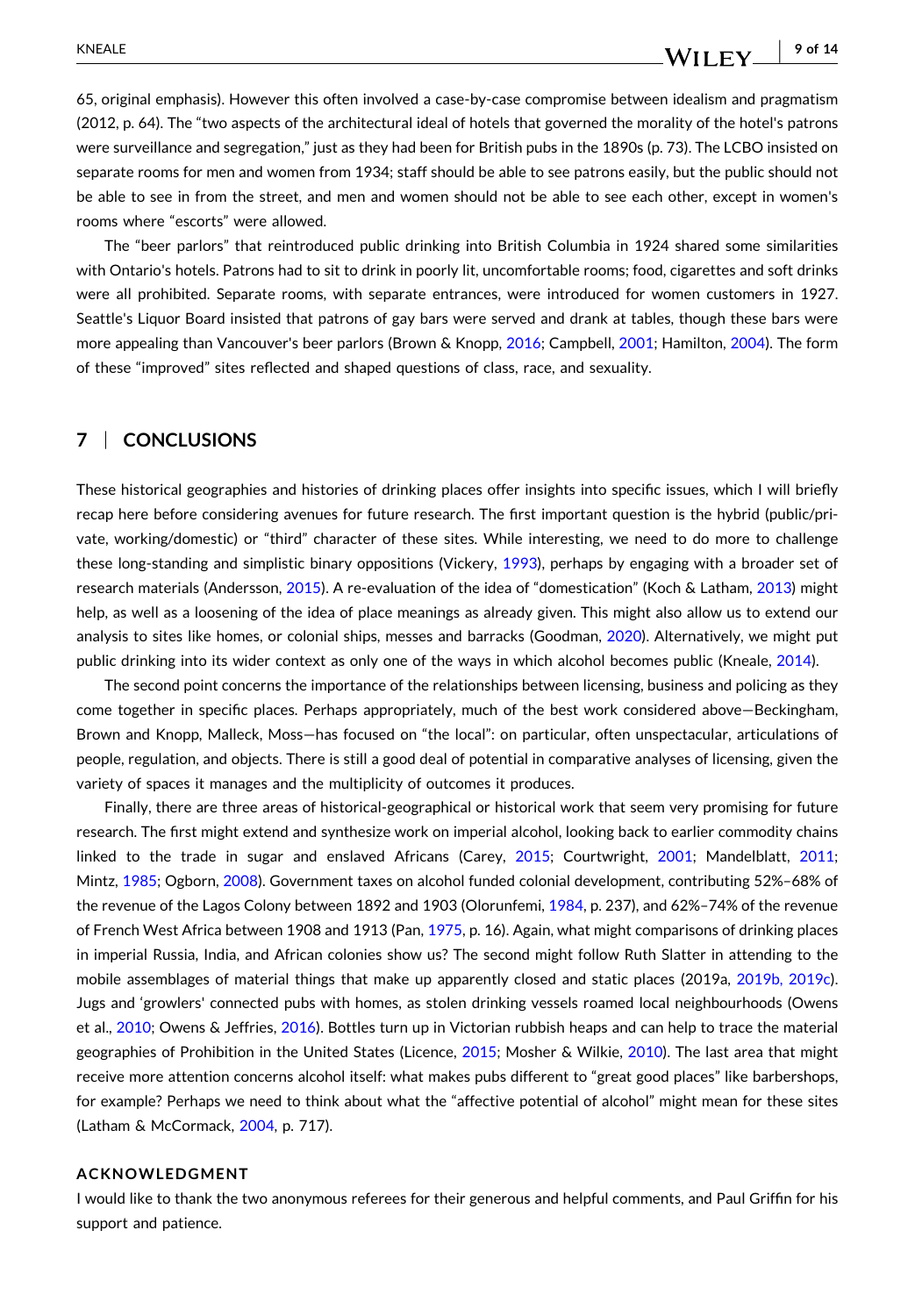#### <span id="page-9-0"></span>**10 of 14** - KNEALE

# **ORCID**

*James Kneale* <https://orcid.org/0000-0002-1205-0270>

# **REFERENCES**

Andersson, P. K. (2015). How civilized were the Victorians? *Journal of Victorian Culture*, *20*, 439–452.

- Akyeampong, E. (1996a). Drink, power and cultural change: A social history of alcohol in Ghana, c.1800 to recent times. Heinemann and James Currey.
- Akyeampong, E. (1996b). What's in a drink? Class struggle, popular culture and the politics of akpeteshie (local gin) in Ghana, 1930‐67. *The Journal of African History*, *37*, 215–236.
- Ambler, C. H., & Crush, J. (1992). Alcohol in Southern African labor history. In J. Crush, & C. H. Ambler (Eds.), *Liquor and labour in Southern Africa* (pp. 1–55). OH University Press. Pietermaritzburg, South Africa: Natal University Press.
- Bailey, P. (1990). Parasexuality and glamour: The Victorian barmaid as cultural prototype. *Gender & History*, *2*, 148–172.
- Barrows, S. (1991). 'Parliaments of the people': The political culture of cafés in the early third republic. In S. Barrows, & R. Room (Eds.), *Drinking, behavior and belief in modern history* (pp. 87–97). University of California Press.
- Beckingham, D. J. (2012). Gender, space and drunkenness: Liverpool's licensed premises, 1860‐1914. *Annals of the Association of American Geographers*, *102*, 647–666.

Beckingham, D. (2017a). *The licensed city: Regulating drink in Liverpool*. Liverpool: Liverpool University Press.

- Beckingham, D. (2017b). Banning the barmaid: Time, space and alcohol licensing in 1900s Glasgow. *Social & Cultural Geography*, *18*, 117–136.
- Beckingham, D. (2017c). 'The vice of distant knowledge': Licensing and the geography of jurisdiction on the Scottish wartime Home Front. *Geoforum*, *87*, 28–37.
- Bell, D. (2007). The hospitable city: Social relations in commercial spaces. *Progress in Human Geography*, *31*, 7–22.
- Blainey, A. (2003). Australia. In J. S. BlockerJr, D. M. Fahey, & I. R. Tyrrell (Eds.), *Alcohol and temperance in modern history: An international encyclopedia* (Vol. I). ABC‐CLIO.
- Boak, J., & Bailey, R. (2017). *20th century pub: From beer house to booze bunker*. Homewood Press.
- Bonea, A. et al. (2019). *Anxious times: Medicine and modernity in nineteenth‐century Britain*. Pittsburgh University Press.
- Booth, N. (2018). Drinking and domesticity: The materiality of the mid‐nineteenth‐century provincial pub. *Journal of Victorian Culture*, *23*, 289–309.
- Boyd, N. (2003). *Wide open town*. University of California Press.
- Brady, M. (2019). Radical actions: Aboriginal and non-aboriginal women's temperance activism in nineteenth- and twentieth‐century Australia. *Social History of Alcohol and Drugs*, *33*, 286–309.
- Brandwood, G., Davison, A., & Slaughter, M. (2004). *Licensed to sell: The history and heritage of the public house*. English Heritage.
- Brown, M., & Knopp, L. (2016). Sex, drink, and state anxieties: Governance through the gay bar. *Social & Cultural Geography*, *17*, 335–358.
- Campbell, R. A. (2001). *Sit down and drink your beer: Regulating Vancouver's beer parlours, 1925–1954*. University of Toronto Press.
- Carey, D. Jr (2014). Drunks and dictators: Inebriation's gendered, ethnic and class components in Guatemala, 1889‐1944. In G. Pierce, & Á. Toxqui (Eds.), *Alcohol in Latin America: A social and cultural history* (pp. 131–157). University of Arizona Press.
- Carey, D. Jr (2015). *Alcohol in the Atlantic*. Oxford Research Encyclopedia of Latin American History. [http://](http://latinamericanhistory.oxfordre.com/view/10.1093/acrefore/9780199366439.001.0001/acrefore-9780199366439-e-32) [latinamericanhistory.oxfordre.com/view/10.1093/acrefore/9780199366439.001.0001/acrefore](http://latinamericanhistory.oxfordre.com/view/10.1093/acrefore/9780199366439.001.0001/acrefore-9780199366439-e-32)‐9780199366439‐e‐ [32](http://latinamericanhistory.oxfordre.com/view/10.1093/acrefore/9780199366439.001.0001/acrefore-9780199366439-e-32).
- Chauncey, G. (1994). *Gay New York*. Basic Books.
- Cherrington, R. (2012). *Not just beer and bingo! A social history of working men's clubs*. Authorhouse.
- Clark, P. (1983). *The English alehouse: A social history, 1200–1830*. Longman.
- Clarke, B. (2012). 'The poor man's club': The middle classes, the public house, and the idea of community in the nineteen‐ thirties. *Mosaic: An Interdisciplinary Critical Journal*, *45*, 39–54.
- Clarke, B. (2015). 'Beer and cigarettes and a girl to flirt with': Orwell, drinking and the everyday. *English Studies*, *96*, 541–561.
- Clement, W. (2020). The christ in the cabaret: Putting a blasphemous bar crawl on trial in third republic France. *Cultural and Social History*, *17*(2), 189–205.
- Cole, E. (2015). The urban and suburban public house in inter-war England, 1918-1939, 3 volumes. Historic England.

Collins, T., & Vamplew, W. (2002). *Mud, sweat and beers: A cultural history of sport and alcohol*. Oxford: Berg.

Cordery, S. (2003). *British friendly societies, 1750–1914*. Palgrave.

Courtwright, D. T. (2001). *Forces of habit: Drugs and the making of the modern world*. Harvard University Press.

Dargelos, B. (2003). Cabaret (France). In J. S. BlockerJr, D. M. Fahey, & I. R. Tyrrell (Eds.), *Alcohol and temperance in modern history. An international encyclopedia* (Vol. I (pp. 127–128). ABC‐CLIO.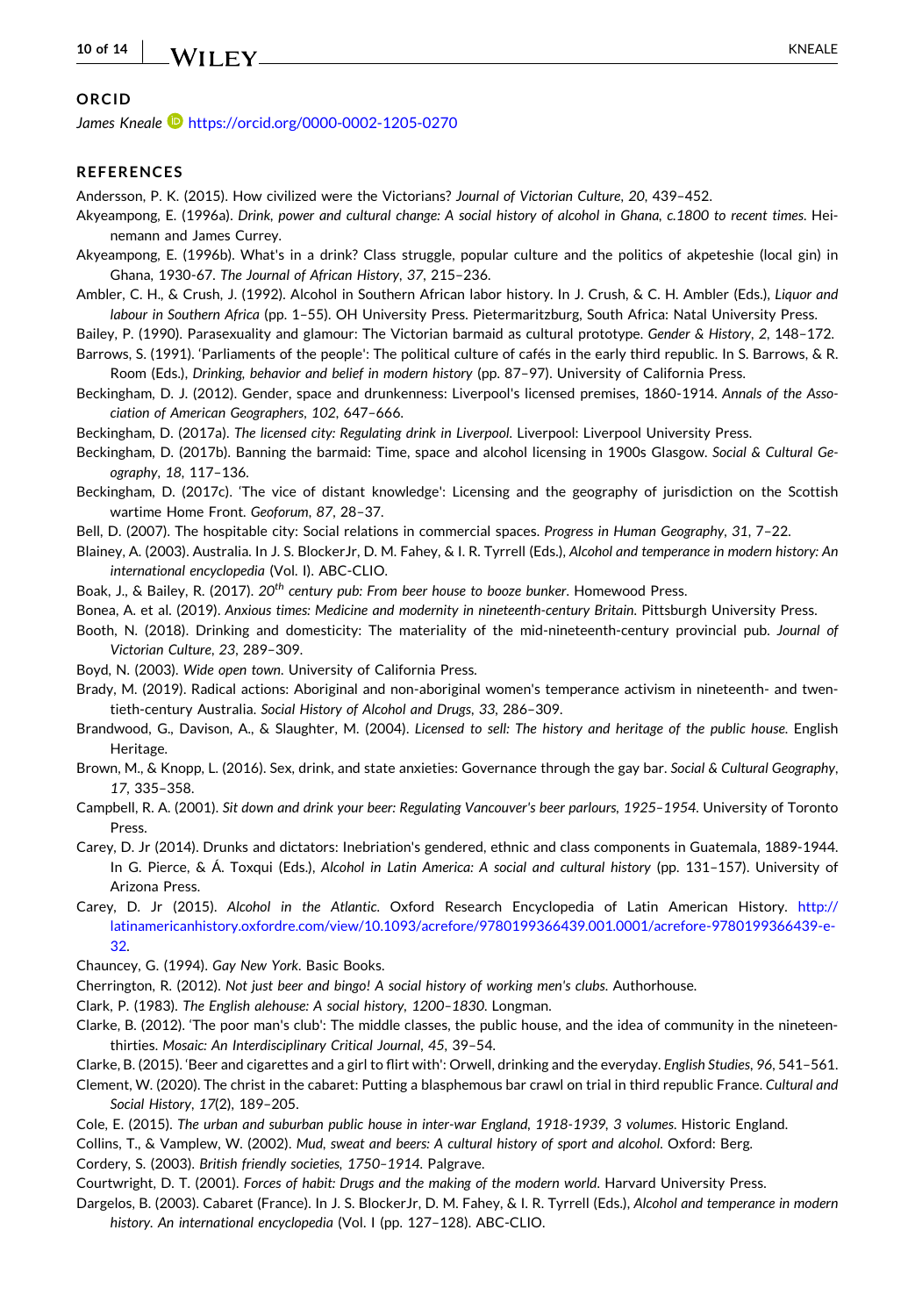- <span id="page-10-0"></span>DeLottinville, P. (1981‐82). Joe Beef: Working‐class culture and the tavern, 1869‐1889. *Labour/LA Travailleur*, *8/9*, 9–40. Dhillon, K. (2015). *Locating crime and criminality in Edwardian London, PhD thesis*. University.
- Driver, F. (1988). Moral geographies: Social science and the urban environment in mid‐nineteenth century England. *Transactions of the Institute of British Geographers*, *13*, 275–287.
- Duis, P. (1983). *The saloon: Public drinking in chicago and Boston 1880–1920*. University of Illinois Press.
- Duncan, R. (2013). *Pubs and patriots: The drink crisis in Britain during world war one*. Liverpool University Press.
- Edman, J. (2015). Temperance and modernity: Alcohol consumption as a collective problem, 1885–1913. *Journal of Social History*, *49*, 20–52.
- Edwards, H. W. J. (1938). *The good patch: A study of the Rhondda valley*. Rhondda.
- Eley, P., & Riley, R. C. (1991). *The demise of demon drink? Portsmouth pubs 1900‐1950*. Portsmouth Papers.
- Fisher, F. (2009). Privacy and supervision in the studies in the history of gardens and designed landscapes: modernised public house, 1872–1902. In P. Sparke, P. Brown, P. Lara–Betancourt, G. Lee, M. Taylor, (Eds.), *Designing the modern interior from the Victorians to Today* (pp. 41–52). Oxford: Berg.
- Fischer‐Tiné, H. (2012). 'The drinking habits of our countrymen': European alcohol consumption and colonial power in British India. *Journal of Imperial and Commonwealth History*, *40*(3), 383–408.
- Fisher, F., & Preston, R. (2015). *The nineteenth‐and twentieth‐century public house in bristol*. English Heritage.
- Fisher, F., & Preston, R. (2018). A continuous landscape? Neighborhood planning and the new 'local' in postwar Bristol. In P. Sparke et al. (Eds.), *Flow: Interior, landscape and architecture in the Era of liquid modernity* (pp. 168–179). Bloomsbury Visual Arts.
- Fisher, F., & Preston, R. (2019). Light, airy and open: The design and use of the suburban public-house garden in england between the wars. *Studies in the History of Gardens & Designed Landscapes*, *39*, 5–21.
- Girouard, M. (1975). *Victorian pubs*. London: Studio Vista.
- Gleiss, B. (2009). Women in public houses. A historic analysis of the social and economic role of women patronizing English public *houses, 1880‐1970s, Ph.D. thesis*. University of Vienna.
- Goodman, S. (2020). Spaces of intemperance & the British raj 1860–1920. *Journal of Imperial and Commonwealth History*, *48*(4), 591–618.
- Gorham, M. (1949). *Back to the local*. Faber and Faber.
- Gorham, M., & Dunnett, H. M. (1950). *Inside the pub*. Architectural Press.
- Greenaway, J. (1998). The 'improved' public house, 1870‐1950: The key to civilised drinking or the primrose path to drunkenness? *Addiction*, *93*, 173–181.
- Gutzke, D. W. (1984). 'The cry of the children': The Edwardian medical campaign against maternal drinking. *British Journal of Addiction*, *79*, 71–78.
- Gutzke, D. W. (1994). Gender, class, and public drinking in Britain during the First World War. *Histoire Sociale/Social History*, *27*, 367–391.
- Gutzke, D. W. (2003). Gothenburg schemes/disinterested management. In J. S. BlockerJr, D. M. Fahey, & I. R. Tyrrell (Eds.), *Alcohol and temperance in modern history. An international encyclopedia* (Vol. *I* (pp. 274–275). ABC‐CLIO.
- Gutzke, D. W. (2005). *Pubs and progressives: Reinventing the public house in England, 1896–1960*. Northern Illinois University Press.
- Gutzke, D. W. (2013). *Women drinking out in Britain since the early twentieth century*. Manchester University Press.
- Gutzke, D. W., & Law, M. J. (2017). *The roadhouse comes to Britain: Drinking, driving and dancing, 1925–1955*. Bloomsbury Academic.
- Haine, W. S. (1994). The priest of the proletarians: Parisian café owners and the working class, 1820‐1914. *International Labor and Working‐Class History*, *45*, 16–28.
- Haine, W. S. (1996). *The world of the Paris café: Sociability among the French working class, 1789–1914*. Johns Hopkins University Press.
- Hames, G. (2003). Maize‐beer, gossip, and slander: Female tavern proprietors and urban, ethnic cultural elaboration in Bolivia, 1870–1930. *Journal of Social History*, *37*, 351–364.
- Hames, G. (2014). *Alcohol in world history*. Routledge.
- Hamilton, D. L. (2004). *Sobering dilemma: A history of prohibition in British Columbia*. Ronsdale Press.
- Harrison, B. (1973). Pubs. In H. J. Dyos, & M. Wolff (Eds.), *The Victorian city* (Vol. I (pp. 161–190). outledge and Kegan Paul. Herd, D. (1991). The paradox of temperance: Blacks and the alcohol question in nineteenth‐century America. In S. Barrows,
- & R. Room (Eds.), *Drinking: Behavior and belief in modern history* (pp. 354–375). University of California Press.
- Herlihy, P. (2002). *The alcoholic empire: Vodka and politics in late imperial Russia*. Oxford University Press.
- Heron, C. (2003). *Booze*. Between the Lines.
- Hey, V. (1986). *Patriarchy and pub culture*. Tavistock.

Houlbrook, M. (2005). *Queer London: Perils and pleasures in the sexual metropolis, 1918‐1957*. University of Chicago Press. Hubble, N. (2006). *Mass‐observation and everyday life: Culture, history, theory*. Palgrave Macmillan.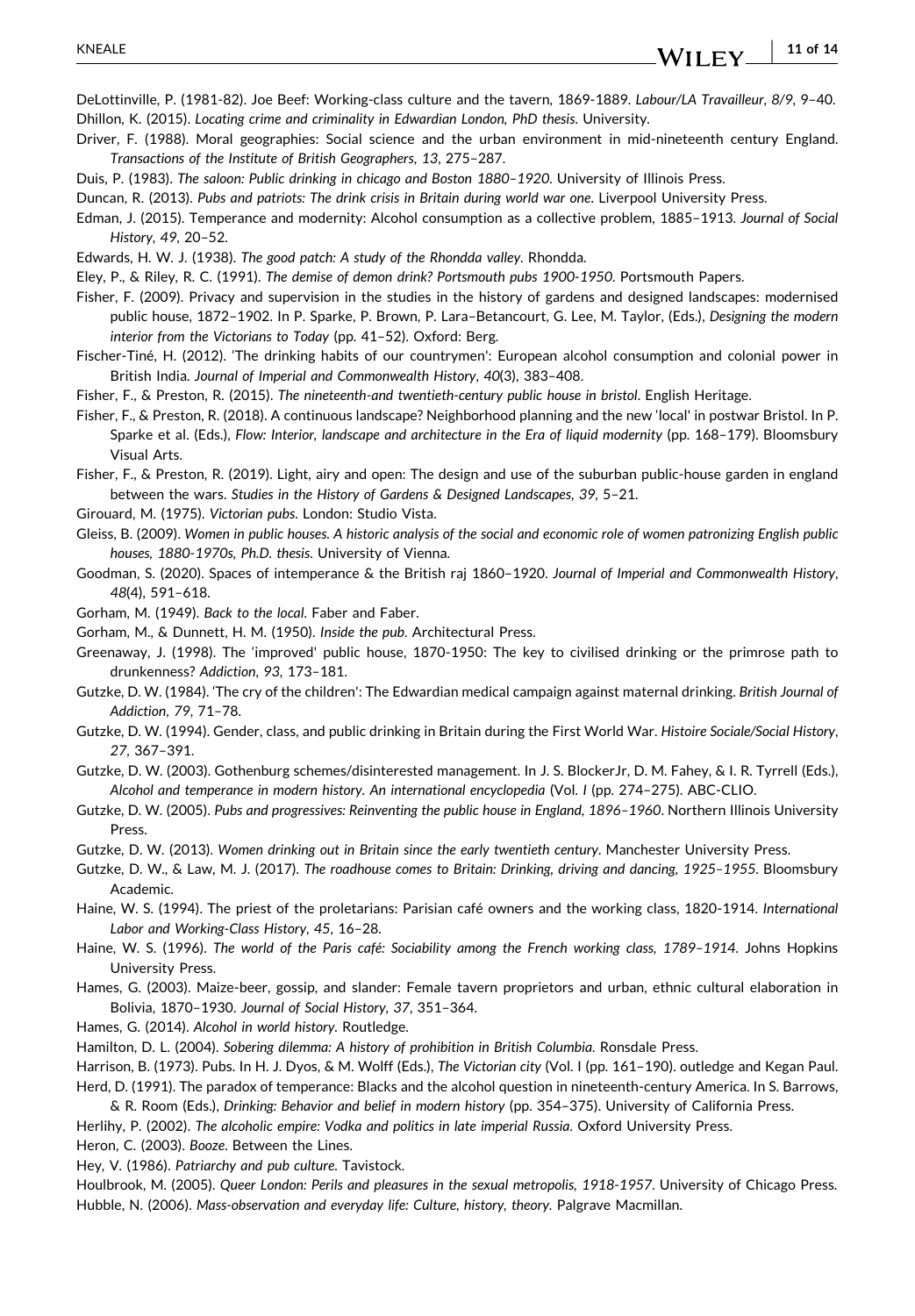#### <span id="page-11-0"></span>**12 of 14** WII FY KNEALE

Ishii, I. (2008). Bad fruits of the civilized tree: Alcohol and the sovereignty of the Cherokee nation. University of Nebraska Press. Jennings, P. (1995). *The public house in Bradford, 1770‐1970*. Keele University Press.

Jennings, P. (2007). *The local: A history of the English pub*. Tempus.

Jennings, P. (2013). Policing public houses in victorian England. *Law, Crime and History*, *3*, 52–75.

Jennings, P. (2016). *A history of drink and the English, 1500–2000*. Routledge.

Kadel, B. (2003). The pub and the Irish nation. *Social History of Alcohol and Drugs*, *18*, 69–84.

Kadel, B. (2015). Drink and culture in nineteenth-century Ireland: The alcohol trade and the politics of the Irish public house. London: IB Tauris.

Kearns, K. C. (1996). *Dublin pub life and lore: An oral history*. Gill and Macmillan.

Kenna, R., & Mooney, A. (1983). *People's palaces: Victorian and Edwardian pubs of Scotland*. Edinburgh: Paul Harris Publishing. Kirkby, D. (1997). *Barmaids: A history of women's work in pubs*. Cambridge University Press.

Kneale, J. (1999). 'A problem of supervision': Moral geographies of the nineteenth‐century British public house. *Journal of Historical Geography*, *25*, 333–334.

- Kneale, J. (2001). The place of drink: Temperance and the public, 1856‐1914. *Social & Cultural Geography*, *2*, 43–59.
- Kneale, J. (2012). Surveying pubs, cities and unfit lives: Governmentality, drink and space in nineteenth- and early twentieth‐century Britain. *Journal for the Study of British Cultures*, *19*, 45–60.
- Kneale, J. (2014). Dr. Granville's thunderbolt: Drink and the public in the life of one nineteenth‐century doctor. *Social History of Alcohol and Drugs*, *28*, 120–142.

Kneale, J., & French, S. (2008). Mapping alcohol: Health, policy and the geographies of problem drinking in Britain. *Drugs: Education, Prevention & Policy*, *15*, 233–249.

Koch, R., & Latham, A. (2013). On the hard work of domesticating a public space. *Urban Studies*, *50*, 6–21.

Kochanowski, J. (2017). *Through the back door. The Black market in Poland 1944‐1989*. Peter Lang.

La Hausse, P. (1988). *Brewers, Beerhalls and boycotts: A History of Liquor in South Africa*. History workshop booklet. Ravan Press.

La Hausse, P. (1992). Drink and cultural innovation in Durban: The origins of the beerhall in South Africa, 1902–1916. In J. Crush, & C. H. Ambler (Eds.), *Liquor and labour in Southern Africa* (pp. 78–105). OH University Press. Pietermaritzburg, South Africa: Natal University Press.

Lambert, W. R. (1983). *Drink and sobriety in Victorian Wales, c. 1820–c.1895*. University of Wales Press.

Langhamer, C. (2000). *Women's leisure in England, 1920‐60*. Manchester University Press.

- Langhamer, C. (2003). 'A public house is for all classes, men and women alike': Women, leisure and drink in Second World War England. *Women's History Review*, *12*, 423–443.
- Latham, A., & McCormack, D. P. (2004). Moving cities: Rethinking the materialities of urban geographies. *Progress in Human Geography*, *28*, 701–724.
- Law, M. J. (2009). Turning night into day: Transgression and americanization at the English inter‐war roadhouse. *Journal of Historical Geography*, *35*(3).
- Lester, M. (2014). 'A man may drink many pots therein:' Drink and disorder in Arthur Morrison's 'To Bow Bridge' (1893). *Social History of Alcohol and Drugs*, *28*, 180–196.

Levine, H. G. (1983). The Committee of Fifty and the origins of alcohol control. *Journal of Drug Issues*, *13*, 95–116.

Licence, T. (2015). *What the Victorians threw away*. Oxbow Books.

Machen, A. (2015). *Things near and far. Newport: Three impostors*.

Malcolm, E. (1998). The rise of the pub: A study in the disciplining of popular culture. In J. S. DonnellyJr, & K. Miller (Eds.), *Irish popular culture, 1650–1850* (pp. 50–77). Irish Academic Press.

Malleck, D. (2012). Try to control yourself: The regulation of public drinking in post-prohibition Ontario, 1927-44. Vancouver: University of British Columbia Press.

Mandelblatt, B. (2011). Atlantic consumption of French rum and brandy and economic growth in the seventeenth- and eighteenth‐century Caribbean. *French History*, *25*, 9–27.

Martin, K. (2016). *Have ye No homes to go to? The history of the Irish pub*. The Collins Press.

Mass‐Observation (1943). *The pub and the people: A worktown study*. Gollancz.

Matthee, R. (2014). Alcohol in the islamic Middle East: Ambivalence and ambiguity. *Past & Present*, *222*(Suppl. 9), 100–125.

Milne‐Smith, A. (2006). A flight to domesticity? Making a home in the gentlemen's clubs of London, 1880–1914. *Journal of British Studies*, *45*, 796–818.

Milne‐Smith, A. (2011). *London clubland: A cultural history of gender and class in late‐Victorian Britain*. Palgrave Macmillan. Mintz, S. W. (1985). *Sweetness and power: The place of sugar in modern history*. Viking.

Mosher, A. E., & Wilkie, L. A. (2010). Historical archaeo‐geographies of scaled statehood: American federalism and material practices of national prohibition in California, 1917–1933. *Archaeologies*, *6*, 82–114.

Moss, S. (2008). 'Wartime hysterics'? Alcohol, women and the politics of wartime social purity in England. In Jessica Meyer (Ed.), *British popular culture and the first World War* (pp. 147–171). Brill.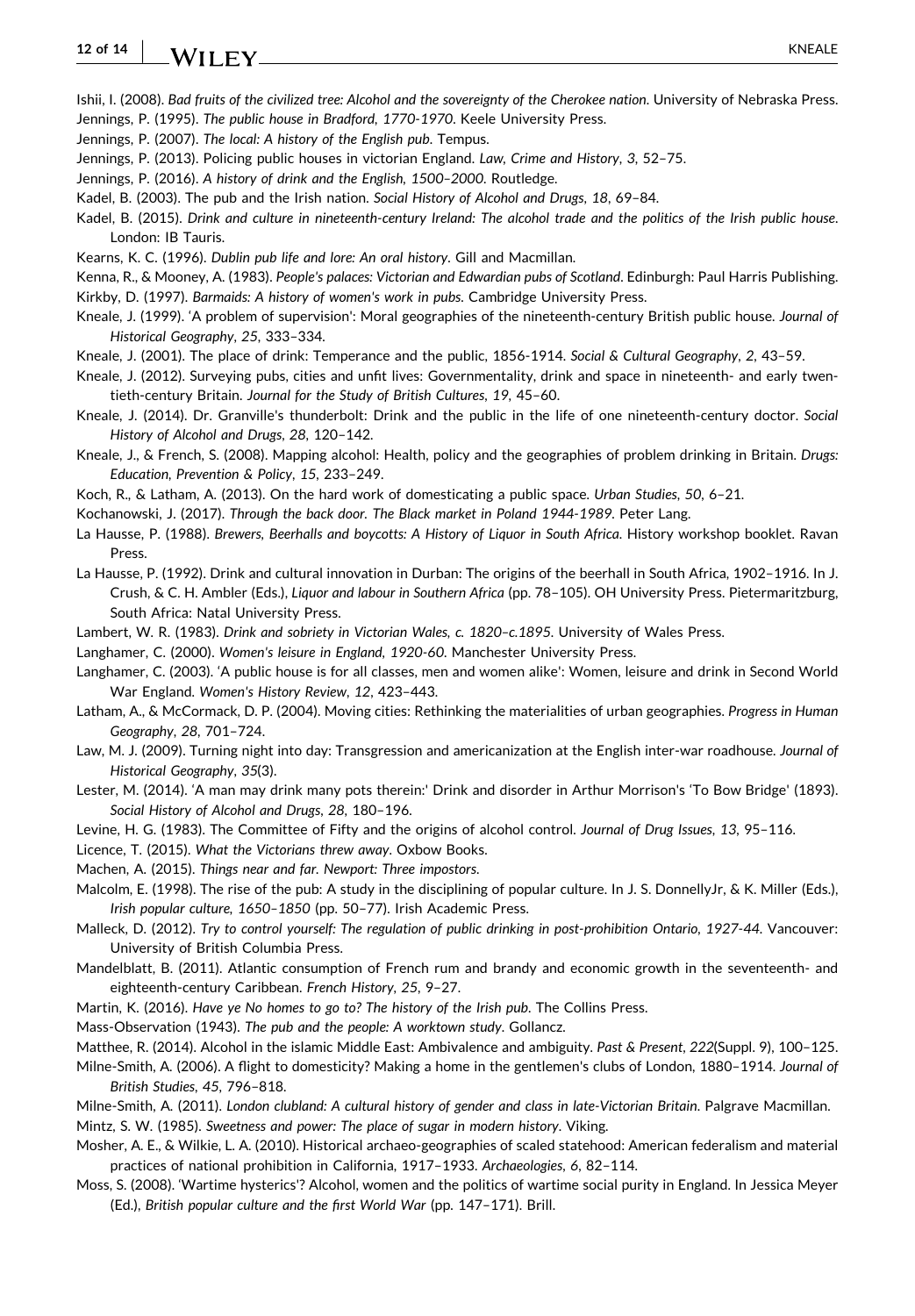- **13 of 14**WILEY.

- <span id="page-12-0"></span>Moss, S. (2009). A grave question': The children act and public house regulation, c.1908‐1939. *Crimes and Misdemeanors*, *3*, 98–117.
- Moss, S. (2016). Manly Drinkers: Masculinity and material culture in the interwar public house. In H. Greig, J. Hamlett, & L. Hannan (Eds.), *Gender and material culture in Britain since 1600* (pp. 138–151). Palgrave.
- Murphy, M. (1994). Bootlegging mothers and drinking daughters: Gender and prohibition in butte, Montana. *American Quarterly*, *46*, 174–194.
- Mutch, A. (2003). Manchester and Liverpool public houses compared, 1840‐1914. *Manchester Region History Review*, *16*,  $22-29$
- Mutch, A. (2004). Shaping the public house, 1850–1950: Business strategies, state regulation and social history. *Cultural and Social History*, *1*, 179–200.
- Mutch, A. (2006). Public houses as multiple retailing: Peter Walker & Son, 1846‐1914. *Business History*, *48*, 1–19.
- Mutch, A. (2008). The design of Liverpool pubs in the nineteenth century. *Journal of the Brewery History Society*, *127*, 2–26.
- Naylor, S. (2002). The field, the museum and the lecture hall: The spaces of natural history in Victorian Cornwall. *Transactions of the Institute of British Geographers*, *27*, 494–513.
- Ogborn, M. (2008). *Global lives: Britain and the world, 1550‐1800*. Cambridge University Press.
- Oldenburg, R. (1989). *The great good place* (2nd ed.). Paragon House.
- Olorunfemi, A. (1984). The liquor traffic dilemma in British West Africa: The Southern Nigerian example, 1895‐1918. *International Journal of African Historical Studies*, *17*, 229–241.
- Orwell, G. (1946). The moon under water. *Evening Standard*, *9*(Feb), 6.
- Owens, A. et al. (2010). Fragments of the modern city: Material culture and the rhythms of everyday life in Victorian London. *Journal of Victorian Culture*, *15*, 212–225.
- Owens, A., & Jeffries, N. (2016). People and things on the move: Domestic material culture, poverty and mobility in Victorian London. *International Journal of Historical Archaeology*, *20*, 804–827.
- Pan, L. (1975). *Alcohol in colonial Africa*. Finnish Foundation for Alcohol Studies.
- Parry, R. (1992). The 'Durban System' and the limits of colonial power in Salisbury, 1890‐1935. In J. Crush, & C. H. Ambler (Eds.), *Liquor and labour in Southern Africa* (pp. 115–138). OH University Press. Pietermaritzburg, South Africa: Natal University Press.
- Peleggi, M. (2012). The social and material life of colonial hotels: Comfort Zones and Contact Zones in British Colombo and Singapore, ca. 1870‐1930. *Journal of Social History*, *46*, 124–153.
- Phillips,W. (1980). 'Six o'clock swill': The introduction of early closing of hotel bars inAustralia.*Historical Studies*, *19*, 250–266. Phillips, L. L. (2000). *Bolsheviks and the bottle*. Northern Illinois University Press.
- Plilely, J. R., Kramm, R., & Fischer‐Tiné, H. (2016). Introduction: A plea for a 'vicious turn' in global history. In J. R. Plilely, R. Kramm, & H. Fischer‐Tiné (Eds.), *Global anti‐vice activism, 1890–1950: Fighting drinks, drugs, and 'immorality'*. Cambridge University Press.
- Poutanen, M. A. (2017). 'Due attention has been paid to all rules': Women, tavern licences, and social regulation in montreal, 1840‐1860. *Histoire Sociale/Social History*, *50*, 43–68.

Powers, M. (1998). *Faces along the bar: Lore and order in the workingman's saloon, 1870–1920*. University of Chicago Press.

- Prestwich, P. E. (1988). *Drink and the politics of social reform: Antialcoholism in France since 1870*. Society for the Promotion of Science and Scholarship.
- Pritchard, I. (2012). 'Beer and britannia': Public‐house culture and the construction of nineteenth‐century British‐Welsh industrial identity. *Nations and Nationalism*, *18*, 326–345.
- Roberts, J. S. (1984). *Drink, temperance and the working class in nineteenth‐century Germany*. Allen and Unwin.
- Roberts, J. S. (1991). The tavern and politics in the German labor movement, c.1870–1914. In S. Barrows, & R. Room Drinking (Eds.), *Behavior and belief in modern history* (pp. 98–111). University of California Press.
- Robinson, R. (2015). *Waves of excess: Drinking cultures in Brighton, 1880‐1939, PhD thesis*. University of Helsinki.
- Rogerson, C. (1992). Drinking, apartheid, and the removal of beerhalls in Johannesburg, 1938‐1962. In J. Crush, & C. H. Ambler (Eds.), *Liquor and labour in Southern Africa* (pp. 306–338). OH University Press. Pietermaritzburg, South Africa: Natal University Press.
- Ross, E. (1983). Survival networks: Women's neighbourhood sharing in London before World War I. *History Workshop*, *15*, 4–27.
- Rowntree, J., & Sherwell, A. (1899). *The temperance problem and social reform*. Hodder and Stoughton.
- Sala, G. A. (1859). *Gaslight and daylight, with some London scenes they shine upon*. Chapman and Hall.
- Schrad, M. L. (2010). *The political power of bad ideas: Networks, institutions, and the global prohibition wave*. Oxford University Press.
- Secord, A. (1994). Science in the pub: Artisan botanists in early nineteenth‐century lancashire. *History of Science*, *32*, 269–331.
- Slatter, R. (2019a). Materialities and historical geographies: An introduction. *Area*, *51*, 2–6.